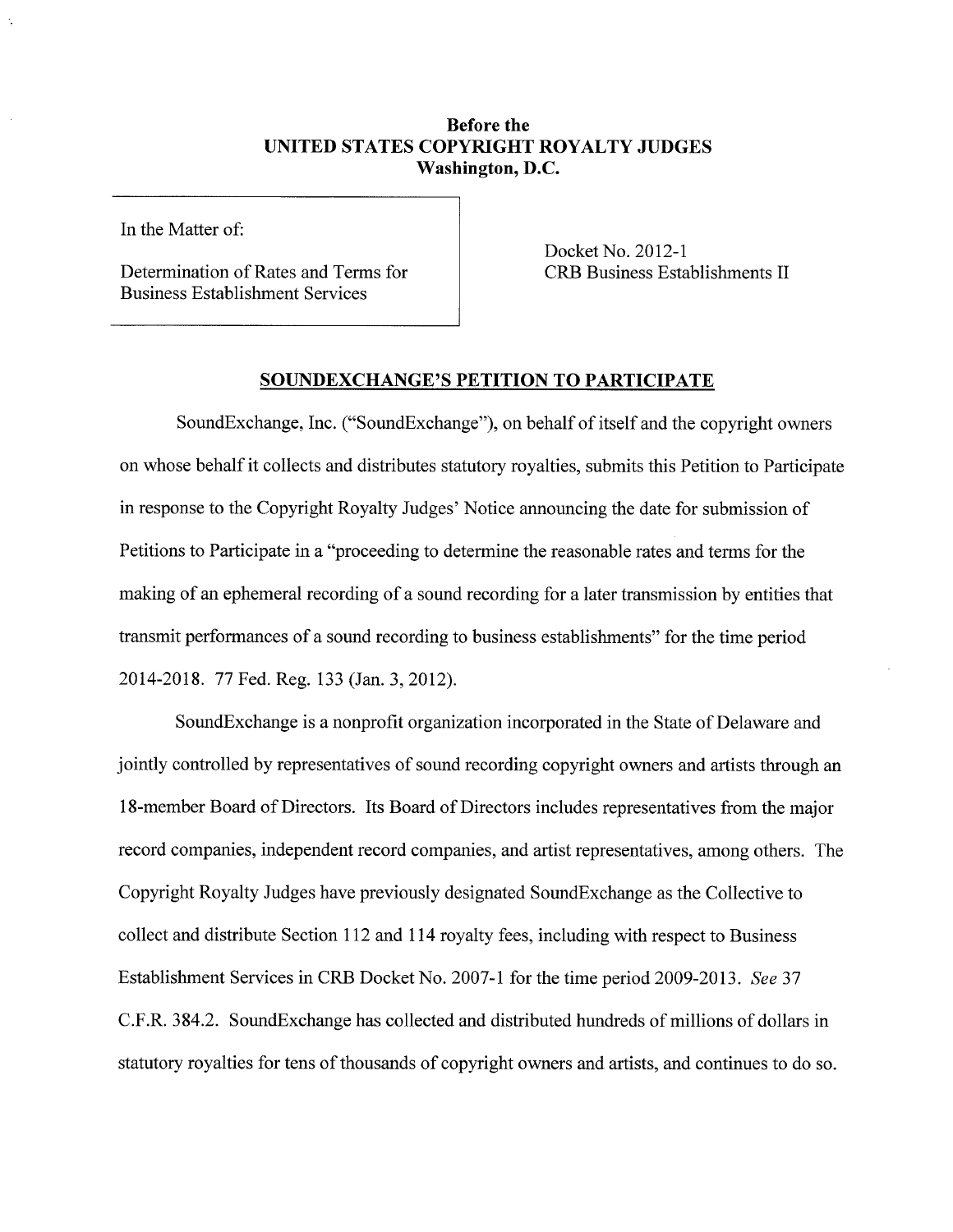SoundExchange thus represents the interest of those who are entitled the royalties paid by

Business Establish Services claiming the benefits of the statutory license.

Accordingly, SoundExchange, on its own behalf and on behalf of its constituents, has a significant interest in the royalty rates and terms that are the subject of the instant proceeding. See 17 U.S.C. § 803(b)(1)(B). SoundExchange will participate fully in the instant proceeding.

Pursuant to 37 C.F.R. § 351.1(b)(1), SoundExchange provides the following contact

information:

C. Colin Rushing (DC Bar 470621) General Counsel SoundExchange, Inc. 1121 14th Street, N.W., Suite 700 Washington, D.C. 20005 (v) 202-640-5858 (t) 202-640-5883 crushing@soundexchange.com

Pursuant to 37 C.F.R. § 351.1(b)(4), SoundExchange is submitting the required filing fee of \$150 in connection with this Petition to Participate.